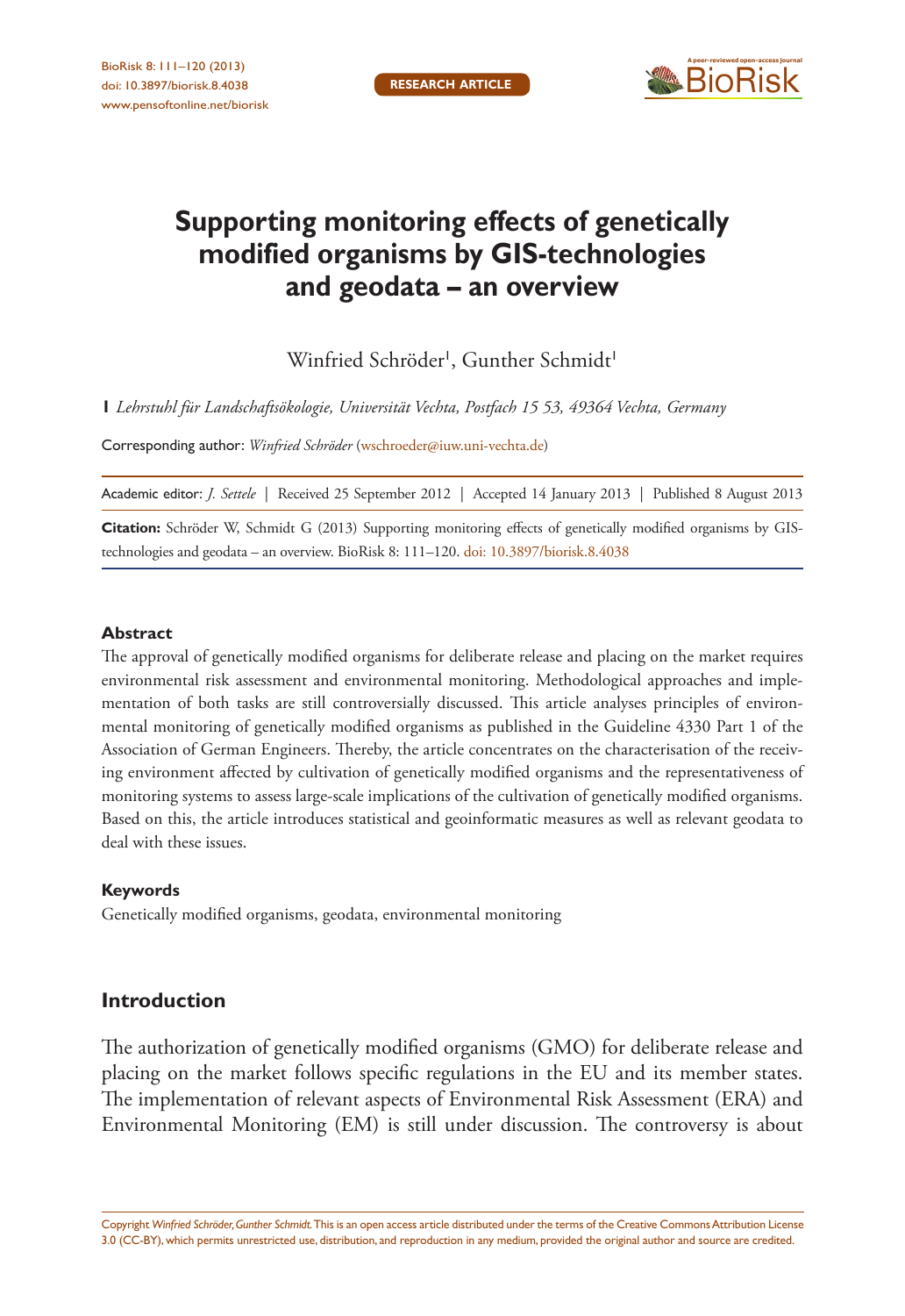how to regulate release of only those genetically modified plants (GMP) that do not cause unacceptable risks to human health and the environment (Züghart et al. 2013). From basic ecological reasoning it is clear, that even a systematic and stepwise structured risk assessment cannot cover all risk relevant questions, especially combinatory effects emerging in areas of large extent and over long times. EM is essential to deal with unanticipated and undesirable effects. Monitoring data help in detecting post-market effects due to GMP cultivation. With regard to natural variability and together with baseline data, EM data should be used to establish cause-relationships by differentiating whether monitored environmental changes in, for instance, non-target population abundances relate to GMP cultivation and/or are caused by other environmental or agronomic drivers. Additionally, modelling approaches are a supplementary tool to analyse potential combinatory effects of GMP cultivation (Reuter et al. 2008, 2012). In the described context, ERA and EM should be linked closely. While ERA is testing hypotheses about potential hazards and underlying processes experimentally as far as feasible, some questions remain which go beyond an experimental scale and, thus, require EM. Additionally, EM should deal with the spatial validity and relevance of the hypotheses tested in ERA. To reach this, according to the VDI guideline 4330 Part 1, GMP EM should rely on sound sampling methodologies and on geographic information system (GIS) techniques including spatial statistics and mapping techniques. In Germany, several research projects dealt with these issues, and some of the main results are considered within this article. In the following, it is shown that available geodata are useful to describe the receiving environment in the near and far vicinity of GMP fields. Statistical analyses and classification of geodata are presented which serve to derive ecoregions or, e.g., climatic and agricultural patterns, and, thereby, help for assessing the representativeness of running or planned GMP EM sites and for investigating adverse ecological effects of GMP release on different spatial scales and for different agricultural regimes (Breckling et al. 2003; Graef et al. 2008; Reuter et al. 2010; Schmidt and Schröder 2011; VDI 2006). These issues are explained in more detail by Schröder and Schmidt (2012).

#### **Spatial estimation and mapping**

According to the available data, geostatistical methods as well as multivariate statistics can be used for analysing and mapping spatial data as derived by GMP EM. Geostatistics, for instance, comprise methods to calculate surface predictions from data points (Krige 1984, Matheron 1971). To this end, spatial auto-correlation is examined by Variogram Analysis. Based on the calculated variogram model, several Kriging methods can be used for spatial predictions (Olea 1999). Cross-validation quantifies how well the spatial estimated values at locations without measurements fit with the point measurements.

Multivariate Statistics such as cluster analysis or tree based models such as Classification and Regression Trees (CART) serve spatially differentiating the multiple relationships between geodata stored in a GIS. Based on these relations, spatial predic-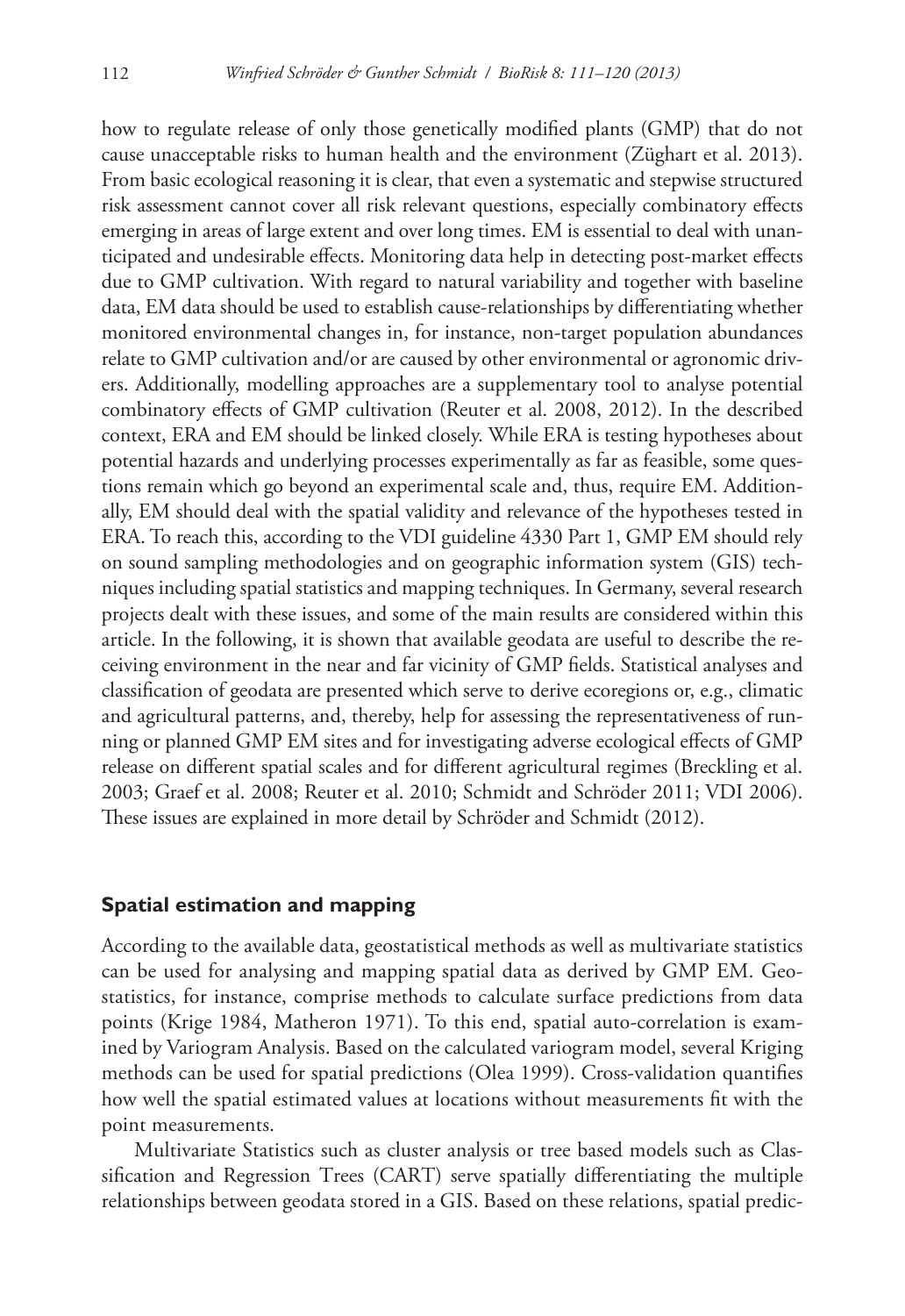tions in time and space become possible (Hornsmann et al. 2008; Pesch et al. 2011; Schröder et al. 2006a). In the context of GMP dispersal, Cluster Analysis can be used to integrate measurement data from different meteorological networks with different coverage in a GIS environment for defining representative climatic regions. Climatic regions together with an ecological land classification were used to stratify the receiving environment in order to select a representative number of sites for the modelling of GMP dispersal (Schmidt and Schröder 2011).

## **Geodata**

Application of models referring to the dispersal and persistence of GMP or to simulate, e.g., possible effects of GMP on non-target organisms and food webs as well as planning and facilitating GMP EM with respect to coexistence issues in agricultural landscapes depend on the availability of data on meteorology, land use, and local biodiversity. The following will give an overview of geodata for monitoring and modelling adverse effects of GMP at the landscape level.

Landuse data can be obtained from either satellite images, GIS data collected during field experiments, cadastral surveys provided by local land registries, vertical airphotographs, or the Common Agricultural Policy notifications, each type of source being used at different scales and consequently provide different spatial and semantic resolutions. Data on land use patterns and the cultivation of crops in Europe are available at the Statistical Office of the European Communities (EUROSTAT, [http://epp.eurostat.](http://epp.eurostat.ec.europa.eu/) [ec.europa.eu](http://epp.eurostat.ec.europa.eu/)). To some extent, data on field geometries providing detailed information on agricultural land use can be obtained from the InVeKoS (Integrated Administration and Control System) data base. In fact, due to legal restrictions and inconsistencies in data harmonisation related to federal responsibilities, availability of these data is difficult (Schmidt and Schröder 2012). Based on remote sensing data, CORINE Landcover maps are offered by the European Topic Centre on Land Use and Spatial Information (EIONET, [http://terrestrial.eionet.europa.eu/CLC2000\)](http://terrestrial.eionet.europa.eu/CLC2000) (Keil et al. 2005).

For analyses of GMP impacts in landscapes, meteorological data are needed as well. These are, for example, data on precipitation, air temperature, sunshine duration, the number of frost days, and wind conditions. Climate affects growth, persistence and dispersal of GM crops and their pollen and seeds. These data could be retrieved from meteorological stations. For instance, the German Weather Service operates about 4,400 precipitation sites, 660 stations for air temperature and 220 for solar radiation measurements. For Europe, free data sets with a resolution of 10 arc minutes ( $\sim 20 \times 20$  km) are available at the Climatic Research Unit (CRU; [http://www.cru.uea.ac.uk/~timm/](http://www.cru.uea.ac.uk/~timm/grid/CRU_CL_2_0.html) [grid/CRU\\_CL\\_2\\_0.html\)](http://www.cru.uea.ac.uk/~timm/grid/CRU_CL_2_0.html) in Norwich, UK (New et al. 2002). For modelling the pollen transport, phenological data on the flowering of GM crops should be considered, too. It should be taken into account that global warming might have changed the temperature induced beginning of oilseed rape and maize bloom (Englert et al. 2008). The dynamics of GMO pollen transport can be described by compiling and processing data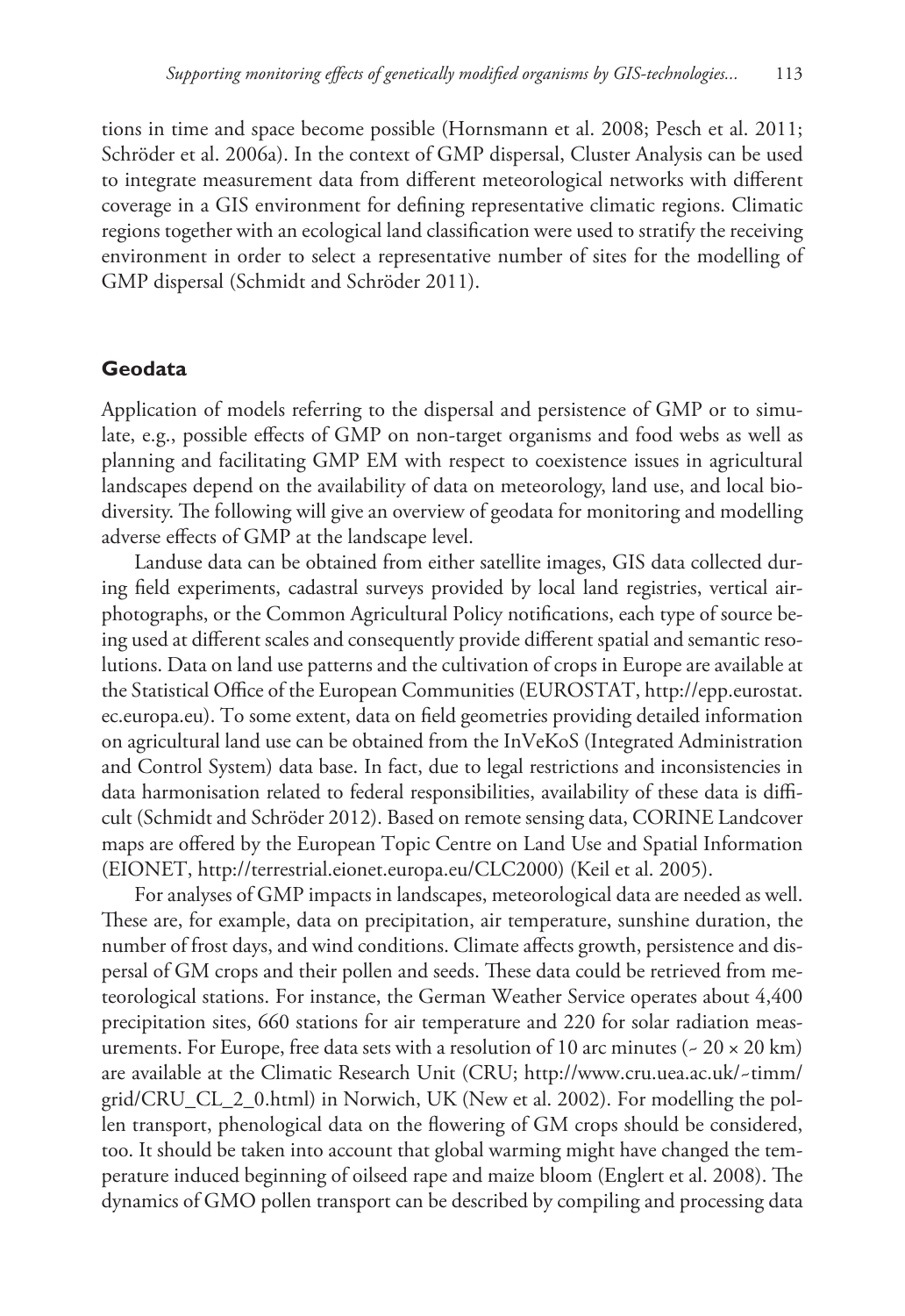on wind direction and velocity. The wind direction influences the transport direction of the pollen and, thus, potential exposition areas. Given a constant emission rate, the wind velocity affects the range and the transport speed of air-borne pollen and leads to a dilution (stretching), as with higher wind velocities a larger air volume passes the source surface and the concentration per unit volume is reduced (Oke 1987).

Data on soil texture and soil types are available from the FAO: 1) Digital Soil Map of the World (about  $10 \times 10 \text{ km}^2$ ) [\(http://www.fao.org/nr/land/soils/digital-soil-map](http://www.fao.org/nr/land/soils/digital-soil-map-of-the-world/en)[of-the-world/en\)](http://www.fao.org/nr/land/soils/digital-soil-map-of-the-world/en) and 2) Harmonized World Soil Database (about 1×1 km²) [\(http://](http://www.fao.org/nr/land/soils/harmonized-world-soil-database/en) [www.fao.org/nr/land/soils/harmonized-world-soil-database/en](http://www.fao.org/nr/land/soils/harmonized-world-soil-database/en)). Data on the potential natural vegetation which can be used for ecological land classifications can be obtained from the Federal Agency of Nature Conservation (BfN) in Germany (Bohn et al. 2005). The PNV map stratifies Europe into more than 700 PNV units. The PNV can be defined as the vegetation that would establish without human interference under present climatic and soil conditions and is an integral indicator for the ecological conditions in terrestrial ecosystems (Schröder et al. 2006a).

For detecting adverse effects on biodiversity a link between GMP and biodiversity monitoring is imperative (SCBD 2000, 2004). With a widespread commercial release of GMP, the extent of adverse biodiversity effects can be expected to become substantial. For instance, biodiversity monitoring is able to detect the potential spread of GM crops, the potentially enhanced mortality of non-target organisms, and it may also draw a more general picture on potential effects on the countryside biodiversity. In Europe, several biodiversity monitoring networks exist due to the Convention on Biodiversity (CBD) which commits its signatory countries to identify and monitor their biodiversity. However, these monitoring networks are poorly connected and data are usually available only on local or national levels (Vieno and Toivonen 2005). Whereas the monitoring of birds and butterflies is well established over long periods in some European countries (e.g. in the UK > 30 years), allowing an assessment of changes at several trophic levels and geographical scales (Thomas 2005), monitoring is not equally well established across taxonomic groups relevant for GMP EM. Only few monitoring schemes for plants exist (EuMon database, [http://eumon.ckff.si/monitoring/search.php\)](http://eumon.ckff.si/monitoring/search.php). As of September 2012, EuMon database comprised 633 complete monitoring schemes (456 species schemes, 177 habitat schemes) covering approximately 4,000 species and addresses of 239 monitoring coordinators and institutions. Furthermore, the database contains information on sampling methods. The reporting guidelines for biodiversity monitoring of the European Habitats Directive suggest that an annual change as low as 1% should be detectable. For GMP monitoring, this change must be extractable from the background noise of sampling variability and population fluctuations. This is only possible, if a considerable amount of sites is frequently and accurately monitored and if reference areas, i.e. areas without potential influence of GMP, are monitored at the same time with the same accuracy. 15 (3.8%) of the monitoring schemes in the EuMon database enable detecting a 1% annual change, another eight schemes 5% annual change. Even though the EuMon database is the largest collection of metadata on biodiversity monitoring available, it is not comprehensive and might be confounded by biases (Schmeller and Henle 2008).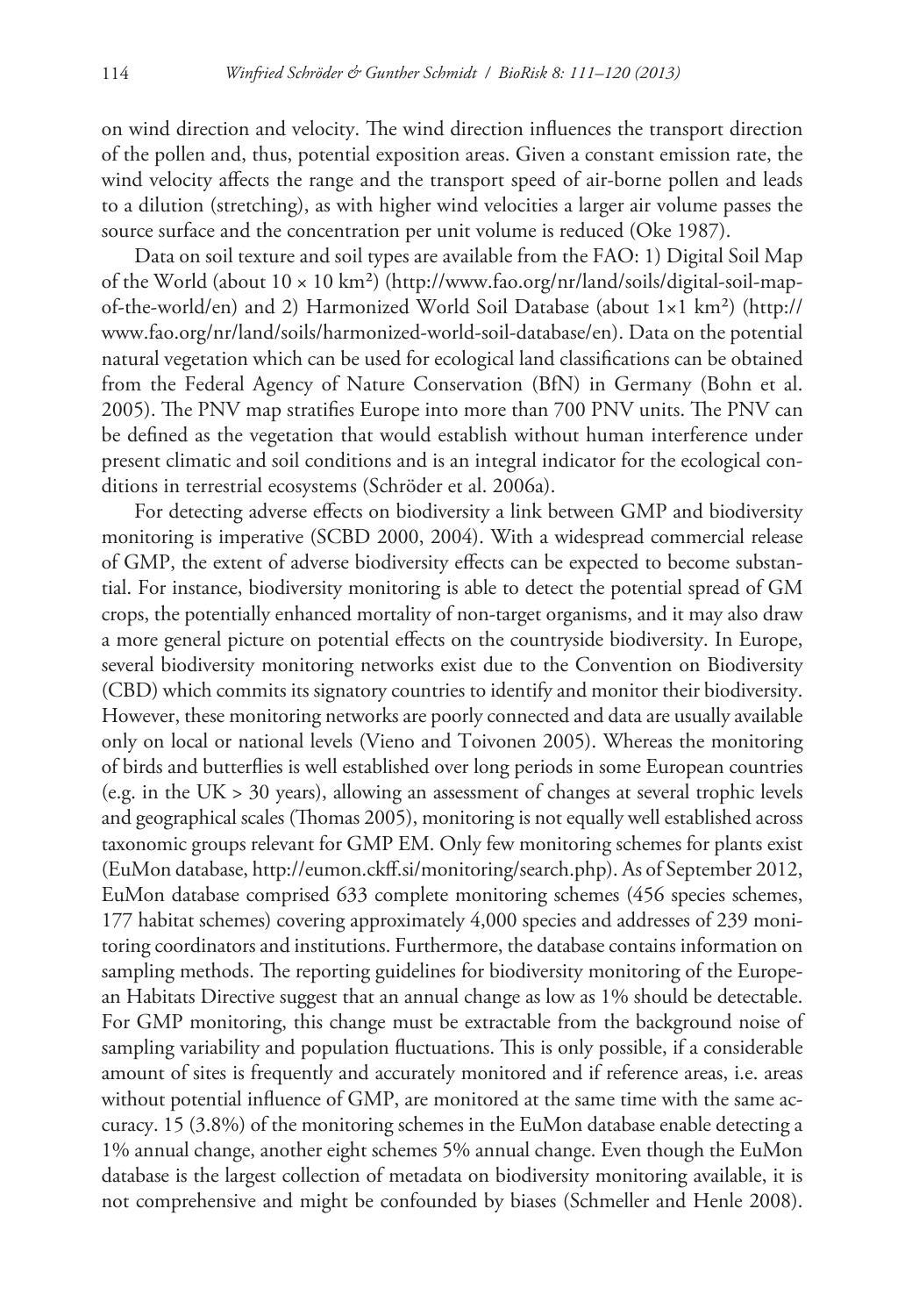Besides the EuMon database, there are only few more data sources where information on biodiversity or distribution of plant species – that may, for instance, serve as crossbreeding partners of GMP – may be obtained: the Global Biodiversity Information Facility (GBIF, [http://www.gbif.org\)](http://www.gbif.org/), the European Forest Genetic Resources Programme (EU-FORGEN, [http://www.euforgen.org/distribution\\_maps.html](http://www.euforgen.org/distribution_maps.html)). In Germany, the Federal Agency for Nature Conservation (BfN) maintains the web application FloraWeb ([http://www.floraweb.de](http://www.floraweb.de/)) where information on about 3,500 plant species are stored containing details on, e.g., taxonomy, biology, and spatial distribution of plants in Germany. A java applet allows for mapping selected plant species in a spatial differentiation based on cadastre maps (scale  $1:25,000$ ;  $\approx 11 \times 11$  km<sup>2</sup>).

## **Selection of representative GMP monitoring sites by help of an ecological land classification**

The federal nature protection law  $(\S$  6 BNatSchG), the environmental monitoring concept of the Federal Ministry for the Environment, Nature Conservation and Nuclear Safety (BMU 2000) as well as the preamble of the administrative agreement between the German government and the federal states on the exchange of environmental data specify the following targets that should be complied with when carrying out environmental monitoring: 1. The monitoring should be coordinated and based on harmonised or standardised methods (Keune and Mandry 1996) so that the data can be compared and used for statistical analysis and modelling. 2. The monitoring data should allow for spatial extrapolation in order to bridge geographical gaps and for supporting long-term research on environmental changes. The flow of data should be efficient and the data should be available for scientists, especially for statistical testing of hypotheses and modelling data.

Small plots and laboratory studies are unlikely to prove sufficient for GMP evaluation. Therefore appropriate monitoring schemes covering areas of large extent and modelling is needed to determine the impact on the landscape from GMP trait characteristics (Craig et al. 2008). GMP ERA and EM should comprise the evaluation of the characteristics of the GMP and its effect and stability in the environment, combined with ecological characteristics of the environment in which the introduction will take place. Thus, EM of GMP impacts should be implemented regarding description, explanation and modelling of environmental changes potentially due to GMP cultivation.

The requirements mentioned above imply that the EM network should cover the ecologically defined land classes (i.e. ecoregions being characterised by distinct environmental conditions) in the respective country without gaps by a statistically adequate number of EM sites. This ecological representativeness is crucial for the validity of the EM sampling data (Cao et al. 2002; Tirler et al. 2003). Thus, monitoring and modelling of GMP dispersal should be performed at locations which are representative for larger areas with respect to those factors which potentially influence the dispersal or persistence of GMP. Following this concept, ecoregions can be used to generalize modelling results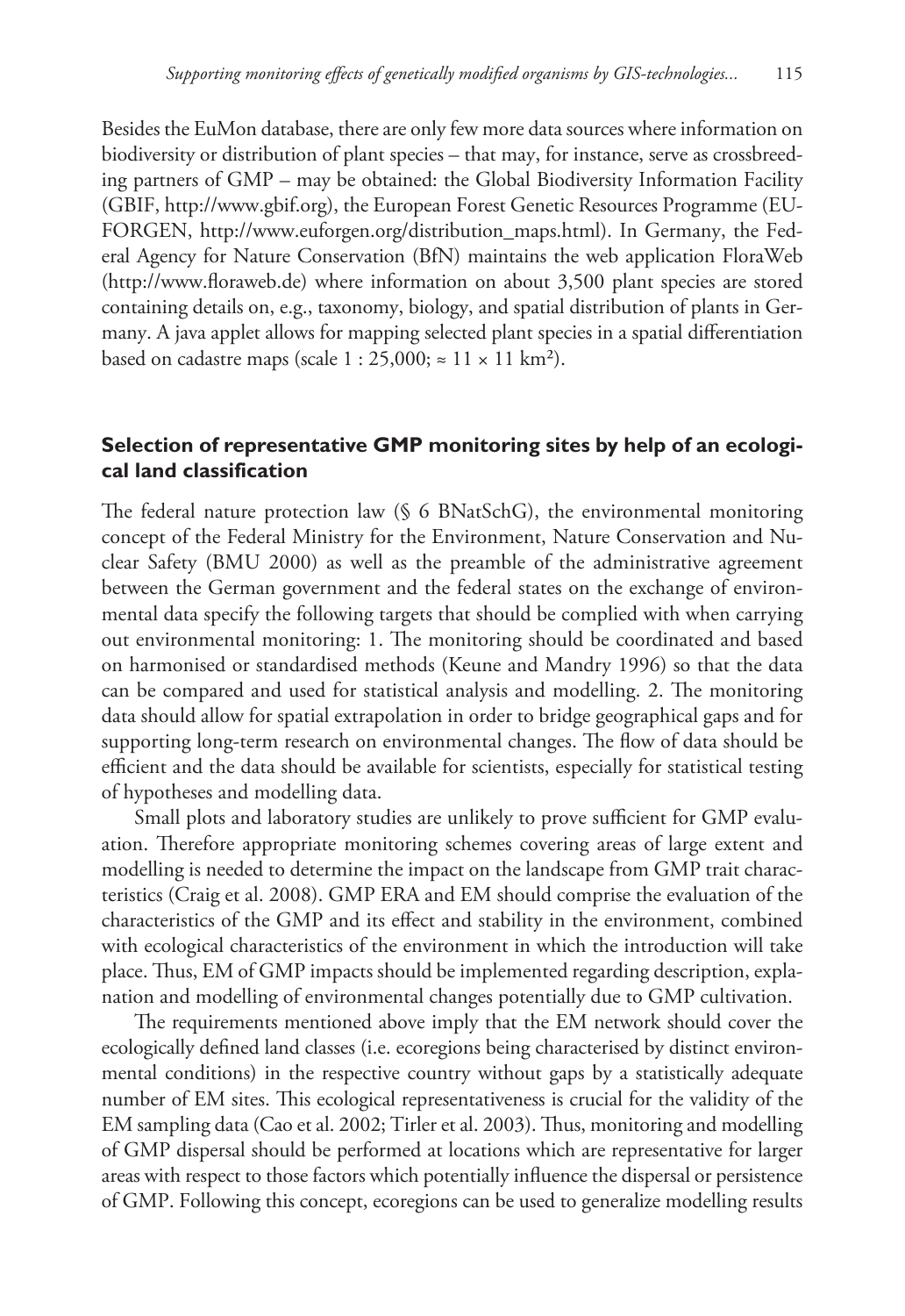calculated for specific agricultural and environmental conditions at single locations to those areas where similar conditions exist, i.e. regions being part of the same ecoregions (Schmidt and Schröder 2011). Additionally, GMP EM should take place in areas exposed to GMP, preferably cultivated fields and their environment, but should include also regions with no or unknown GMP exposure as reference areas. On a case-by-case basis depending on the GMP characteristics, the selected indicators, checkpoints and related analytical methods should consider relevant different spatial and temporal scales (Graef et al. 2005; VDI 2006). The number of monitoring sites and regions needs to be sufficient to support statistical analysis of results based on good scientific practice (Bühler 2006; Stein and Ettema 2003). For each GMP, monitoring design and data analyses should be based on appropriate scales of space and time and quality and quantity of data to be representative and interpretable. Criteria for selecting monitoring sites and regions include: representativeness of sites cultivated with specific GMP, with an emphasis on regions repeatedly cultivated with GMP; representativeness of ecological regions containing the spectrum of relevant indicators; availability of sites already monitored within other environmental programmes; and areas with environmental conditions facilitating spread or survival of GMP (Wilkinson et al. 2000; Züghart and Breckling 2003).

In order to check the representativeness of existing EM networks which might be appropriate for EM GMP or for establishing specific EM GMP networks, ecoregionalisations are appropriate measures. For Europe and Germany, ecological land classifications were calculated by means of multivariate statistics and based on digital maps depicting the spatial patterns of ecologically relevant land characteristics. For both, Germany and some federal states, ecoregions were calculated by applying CART and using surface maps on climate, altitude, soil, and potential natural vegetation (Graef et al. 2005; Schröder et al. 2006a, 2006b). The according maps have a spatial resolution of  $2 \times 2$  km<sup>2</sup> and  $1 \times 1$  km<sup>2</sup>, respectively. The land classification calculated for Europe by means of CART (Hornsmann et al. 2008) subdivides the whole territory into ecoregions mapped in a grid with a cell size of about  $20 \times 20$  km<sup>2</sup>. Data used for calculating the ecoregions are maps on the potential natural vegetation (PNV, Bohn et al. 2005), on altitude (Global Land One-kilometer Base Elevation GLOBE, Hastings et al. 1998), on soil texture (Digital Soil Map of the World DSMW, FAO 1996) as well as on monthly averages on air temperature, sunshine duration, relative humidity, and precipitation (Global Climate Dataset CL 2.0, New et al. 2002). The PNV was set as the target variable whereas the above mentioned maps on altitude, soil texture, and climate were chosen as predictors. In order to obtain a concise amount of ecoregions the most detailed map depicting the spatial pattern of about 200 ecoregions was reduced to 40 ecoregions.

### **Conclusions**

The GMP EM is an important element of the regulatory framework for GMO in Europe and needs to be conducted according to scientifically sound methods and qual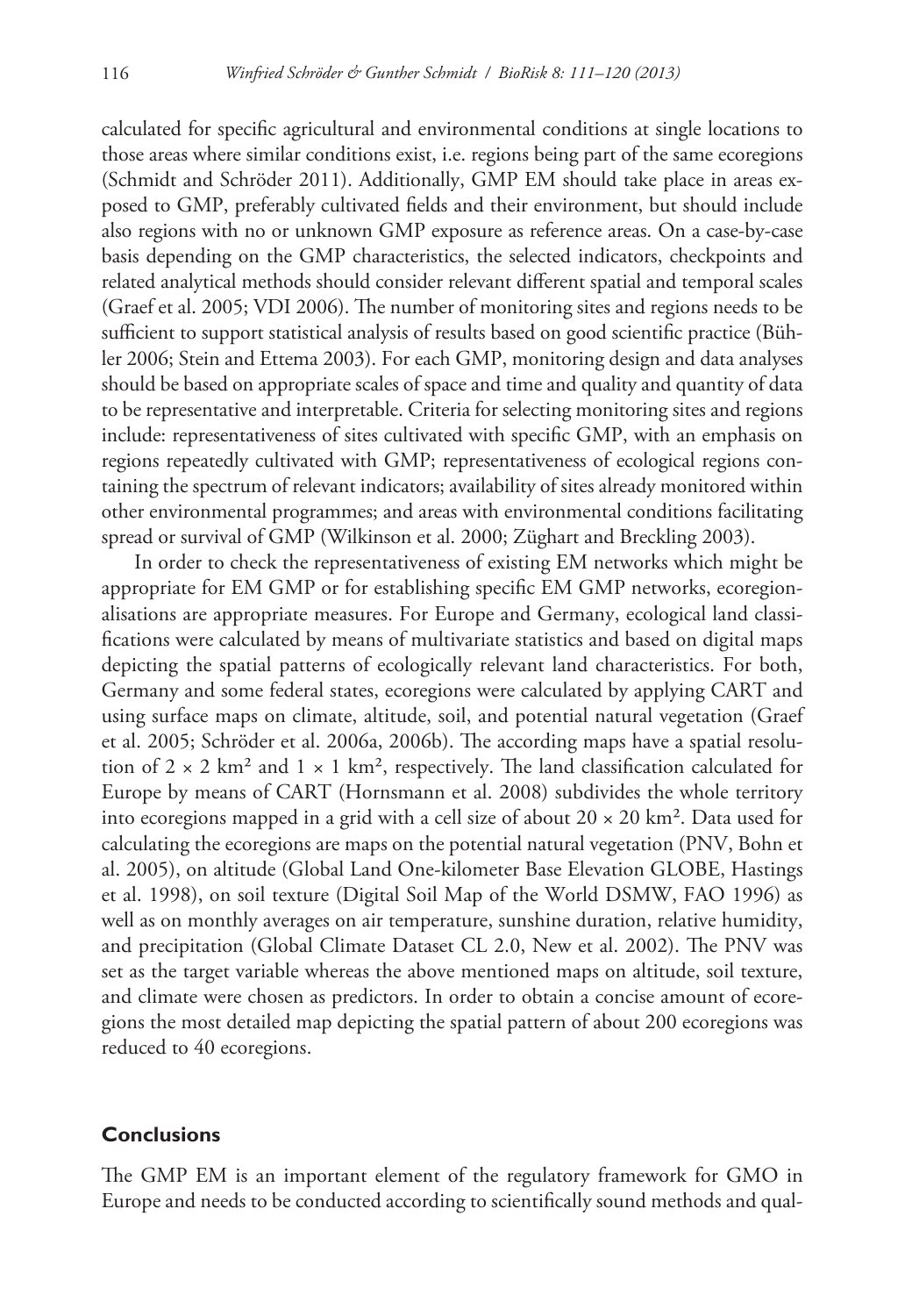ity criteria to generate data which have to be robust and conclusive. The selection of parameters, methods, experimental designs, locations and the timeframe for GMP EM needs to ensure that adverse effects of GMP can be detected reliably and as early as possible. To reach this end, guidelines such as VDI 4330 Part 1 are needed attempting to harmonize and standardize the GMP EM design.

VDI 4330 Part 1 describes that the environmental effects of GMP may vary with the characteristics of different receiving environments in terms of, e.g., climate, soils, land use patterns or geographic distribution of wild relatives of certain GMP. Therefore data derived by ERA or EM should be collected in those regions which are representative for respective ecological and agronomic characteristics which potentially could influence the spread and impacts of GMP. Thus, spatially differentiated monitoring schemes are needed, in particular with regard to biodiversity (e.g. non-target organisms) and ecological processes and functions (e.g. soil functions) in which these organisms are involved. Exposure assessment is crucial for GMP EM aiming to assess whether relevant parameters, e.g. certain non-target species, have to be investigated during monitoring. In combination with an effect assessment, the exposure assessment allows the evaluation of species which may be at risk. Geodata, ecological land classification, spatial estimation and GIS techniques in combination with dynamic modelling are fundamental to address effects on a landscape scale and long-term implications, to analyse and evaluate the appropriateness of existing monitoring programs or data for GMP EM, to design adaptations or extensions of the scope of GMP EM if they are inappropriate to address the specific requirements for GMP EM.

#### **References**

- BMU (Bundesministerium für Umwelt, Naturschutz und Reaktorsicherheit) (2000) Umweltbeobachtung. Stand und Entwicklungsmöglichkeiten. Bonn: BMU.
- Bohn U, Hettwer C, Gollub G (Ed) (2005) Application and analysis of the map of the natural vegetation of Europe. Bonn, BfN-Scripten (Bundesamt für Naturschutz) 156: 1–446.
- Breckling B, Middelhoff U, Borgmann P, Menzel G, Brauner R, Born A, Laue, H, Schmidt G, Schröder W, Wurbs A, Glemnitz M (2003) Biologische Risikoforschung zu gentechnisch veränderten Pflanzen in der Landwirtschaft. Das Beispiel Raps in Norddeutschland. In: Reuter H, Breckling B, Mittwollen A (Eds) Gene, Bits und Ökosysteme. Peter Lang (Frankfurt / M.): 19–45.
- Bühler C (2006) Biodiversity monitoring in Switzerland: what can we learn for General Surveillance of GM crops? Journal of Consumer Protection and Food Safety 1(1): 37–41
- Cao Y, Williams DD, Larsen DP (2002) Comparison of ecological communities. The problem of sample representativeness. Ecological Monographs 72(1): 41–56. [doi:](http://dx.doi.org/10.1890/0012-9615(2002)072[0041:COECTP]2.0.CO;2) [10.1890/0012-9615\(2002\)072\[0041:COECTP\]2.0.CO;2](http://dx.doi.org/10.1890/0012-9615(2002)072[0041:COECTP]2.0.CO;2)
- Craig W, Tepfer M, Degrassi G, Ripandelli D (2008) An overview of general features of risk assessments of genetically modified crops. Euphytica 164: 853–880. [doi: 10.1007/s10681-](http://dx.doi.org/10.1007/s10681-007-9643-8) [007-9643-8](http://dx.doi.org/10.1007/s10681-007-9643-8)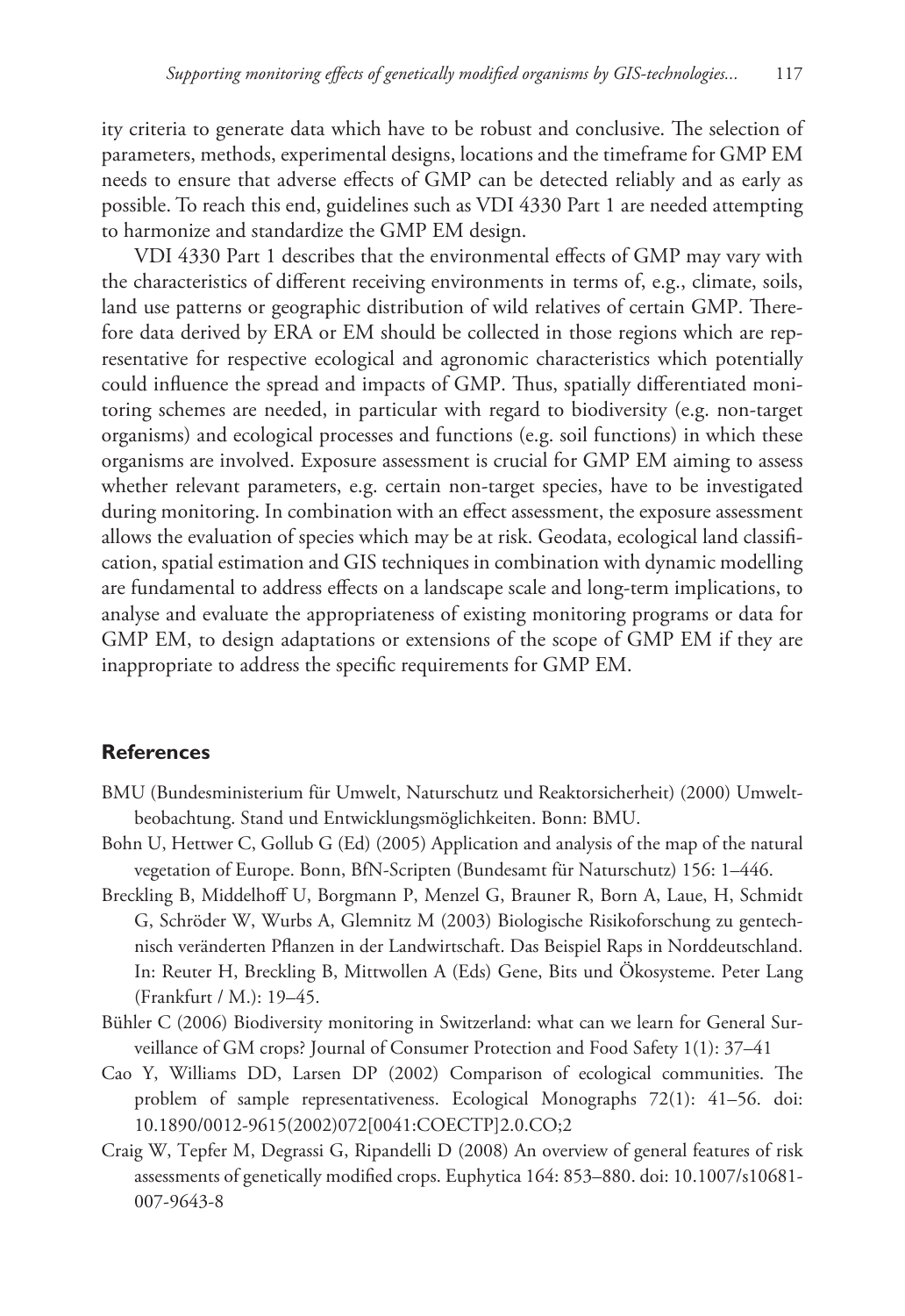- Englert C, Pesch R, Schmidt G, Schröder W (2008) Analysis of spatially and seasonally varying plant phenology in Germany. In: Car A, Griesebner G, Strobl J (Eds) Geospatial Crossroads @ GI\_Forum '08: Proceedings of the Geoinformatics Forum Salzburg. Wichmann (Heidelberg): 81–89.
- FAO (1996) The digitized soil map of the world including derived soil properties. CD-ROM. FAO, Rome.
- Graef F, Schmidt G, Schröder W, Stachow U (2005) Determining ecoregions for environmental and GMP monitoring networks. Environmental Monitoring and Assessment 108: 189–203. [doi: 10.1007/s10661-005-3966-5](http://dx.doi.org/10.1007/s10661-005-3966-5)
- Graef F, de Schrijver A, Murray B (2008) GMP monitoring data coordination and harmonization at EU level – Outcomes of the European Commission Working Group on Guidance Notes supplementing Annex VII of Directive 2001/18/EC. Journal of Consumer Protection and Food Safety 3(2), 17–20.
- Hastings DA, Dunbar PK, Elphingstone GM, Bootz M, Murakami H, Maruyama H, Masaharu H, Holland P, Payne J, Bryant NA, Logan TL, Muller JP, Schreier G, MacDonald JS (Eds) (1999) The Global Land One-kilometer Base Elevation (GLOBE) digital elevation model, Version 1.0. National Oceanic and Atmospheric Administration, National Geophysical Data Center, U.S.A.<http://www.ngdc.noaa.gov/mgg/topo/globe.html>
- Hornsmann I, Pesch R, Schmidt G, Schröder W (2008) Calculation of an Ecological Land Classification of Europe (ELCE) and its application for optimising environmental monitoring networks. In: Car A, Griesebner G, Strobl J (Eds) Geospatial Crossroads @ GI\_Forum '08: Proceedings of the Geoinformatics Forum Salzburg. Wichmann (Heidelberg): 140–151.
- Keil M, Kiefl R, Strunz G (2005) CORINE Land Cover 2000 Germany. Final Report. German Aerospace Center, German Remote Sensing Data Center, Oberpfaffenhofen.
- Keune H, Mandry P (1996) Harmonization of environmental data. The requirements for developing a consistent view of the environment world-wide. In: Schröder W, Fränzle O, Keune H, Mandry P (Eds) Global monitoring of terrestrial ecosystems. Ernst & Sohn (Berlin): 51–56.
- Krige DG (1984) Geostatistics and the Definition of Uncertainty. Transactions of the Institutions of Mining and Metallurgy 93: 41–47.
- Matheron G (1971) The Theory of Regionalized Variables and its Applications. Les Cahiers du Centre de Morphologie Mathématique 5: 1–211.
- New M, Lister D, Hulme M, Makin I (2002) A high-resolution data set of surface climate over global land areas. Climate Research 21: 1–25. [doi: 10.3354/cr021001](http://dx.doi.org/10.3354/cr021001)
- Oke TR (1987) Boundary layer climates. Routledge (London): 1–435.
- Olea RA (1999) Geostatistics for engineers and earth scientists. Kluwer Academic Publishers (London): 1–303. [doi: 10.1007/978-1-4615-5001-3\\_1](http://dx.doi.org/10.1007/978-1-4615-5001-3_1)
- Pesch R, Schmidt G, Schröder W, Weustermann I (2011) Application of CART in ecological landscape mapping: Two case studies. Ecological Indicators 11: 115–122. [doi: 10.1016/j.](http://dx.doi.org/10.1016/j.ecolind.2009.07.003) [ecolind.2009.07.003](http://dx.doi.org/10.1016/j.ecolind.2009.07.003)
- Reuter H, Böckmann S, Breckling B (2008) Analysing cross-pollination studies in maize. In: Breckling B, Reuter H, Verhoeven R (Eds) Implications of GM-Crop Cultivation at Large Spatial Scales. Theorie in der Ökologie 14. Peter Lang (Frankfurt / M.): 47–53.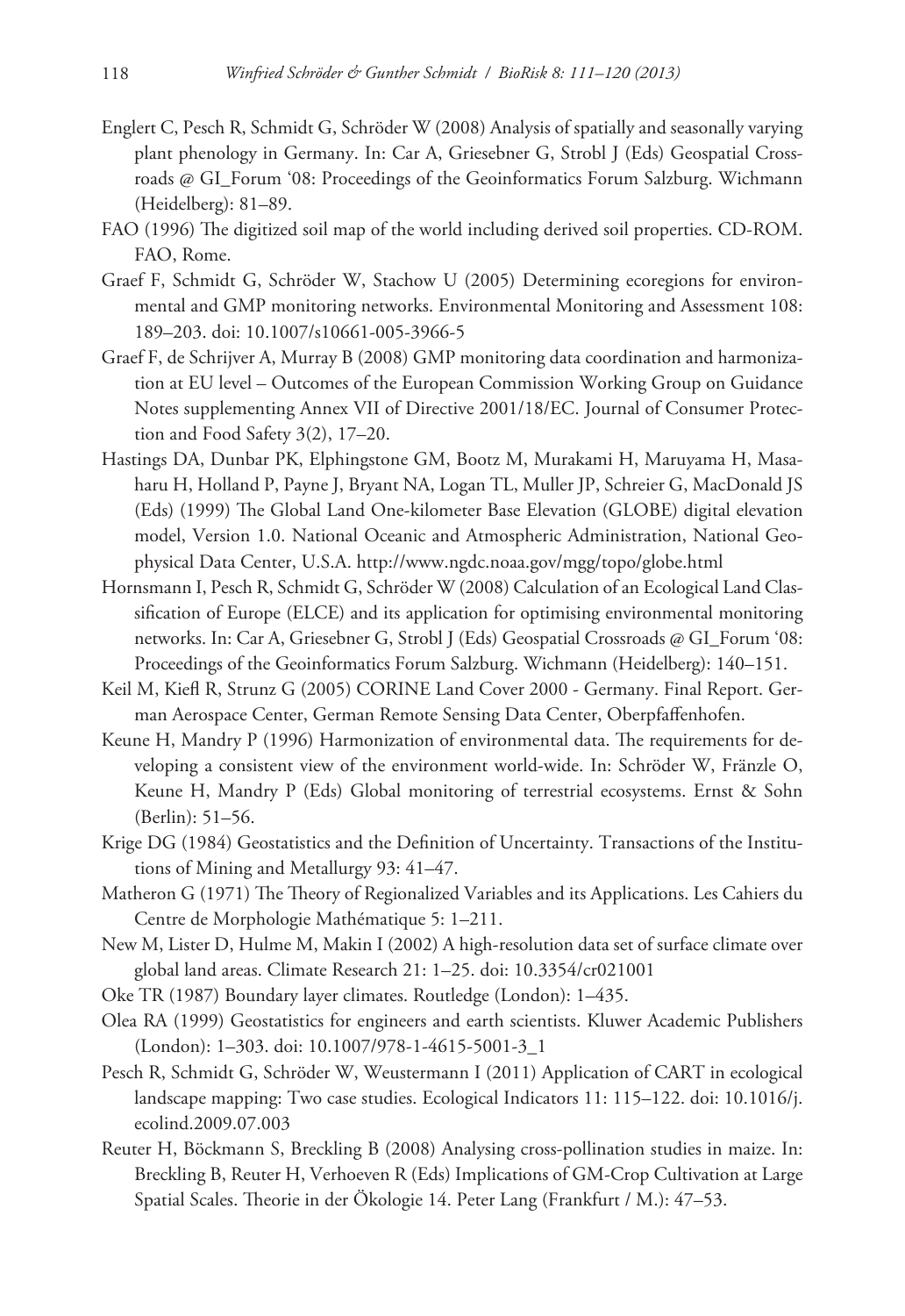- Reuter H, Böckmann S, Breckling B (2012) Entwicklung eines Modells zur Abschätzung der regionalen Pollenverbreitung von gentechnisch verändertem Mais (MaMo). In: Breckling B, Schmidt G, Schröder W (Ed) GeneRisk. Systemische Risiken der Gentechnik. Analyse von Umweltwirkungen gentechnisch veränderter Organismen in der Landwirtschaft. Springer (Dordrecht): 51–60.
- Reuter H, Middelhoff U, Graef F, Verhoeven R, Batz T, Weis M, Schmidt G, Schröder W, Breckling B (2010) Information System for Monitoring Environmental Impacts of Genetically Modified Organisms. Environmental Science and Pollution Research 17: 1479– 1490. [doi: 10.1007/s11356-010-0334-y](http://dx.doi.org/10.1007/s11356-010-0334-y)
- SCBD (2000) Cartagena protocol on biosafety to the convention on biological diversity: text and annexes. Secretariat of the Convention on Biological Diversity, Montreal.
- SCBD (2004) Global biosafety from concepts to action: decisions adopted by the 1st meeting of the conference of the parties to the convention on biological diversity serving as the meeting of the parties to the Cartagena protocol on biosafety. Secretariat of the Convention on Biological Diversity, Montreal.
- Schmeller DS, Henle K (2008) Cultivation of genetically modified organisms: resource needs for monitoring adverse effects on biodiversity. Biodiversity and Conservation 17(14): 3551–3558. [doi: 10.1007/s10531-008-9404-6](http://dx.doi.org/10.1007/s10531-008-9404-6)
- Schmidt G, Schröder W (2011) Regionalisation of climate variability used for modelling the dispersal of genetically modified oil seed rape in Northern Germany. Ecological Indicators 11(4): 951–963. [doi: 10.1016/j.ecolind.2009.03.004](http://dx.doi.org/10.1016/j.ecolind.2009.03.004)
- Schröder W, Schmidt G (2012) Overview of principles and implementations to deal with spatial issues in monitoring environmental effects of genetically modified organisms. Environmental Sciences Europe 24(6): 1–10.
- Schröder W, Schmidt G, Hornsmann I (2006a) Landschaftsökologische Raumgliederung Deutschlands. In: Fränzle O, Müller F, Schröder W (Eds) Handbuch der Umweltwissenschaften. Grundlagen und Anwendungen der Ökosystemforschung. Ecomed (Landsberg am Lech), V-1.9: 1–100.
- Schröder W, Schmidt G, Zipperle J (2006b) Geodaten, Messdaten und Analyseabläufe zur Messflächenauswahl bei unterschiedlichen Skalen. Überlegungen zum GVO-Messnetz in Baden-Württemberg. BfN-Skripten 189: 29–41.
- Stein A, Ettema C (2003) An overview of spatial sampling procedures and experimental design of spatial studies for ecosystem comparisons. Agriculture, Ecosystems & Environment 94: 31–47. [doi: 10.1016/S0167-8809\(02\)00013-0](http://dx.doi.org/10.1016/S0167-8809(02)00013-0)
- Thomas JA (2005) Monitoring change in the abundance and distribution of insects using butterflies and other indicator groups. Philosophical Transactions of the Royal Society B: Biological Sciences 360(1454): 339–357. [doi: 10.1098/rstb.2004.1585](http://dx.doi.org/10.1098/rstb.2004.1585)
- Tirler W, Donega M, Voto G, Kahr G (2003) Quick evaluation of long term monitoring samples and its representativeness. Organohalogen Compounds 60: 509–512.
- VDI (Association of German Engeneers) (2006) Monitoring the effects of genetically modified organisms – Genetically modified plants. Basic principles and strategies. VDI 4330 Part 1. VDI (Düsseldorf): 1–19.